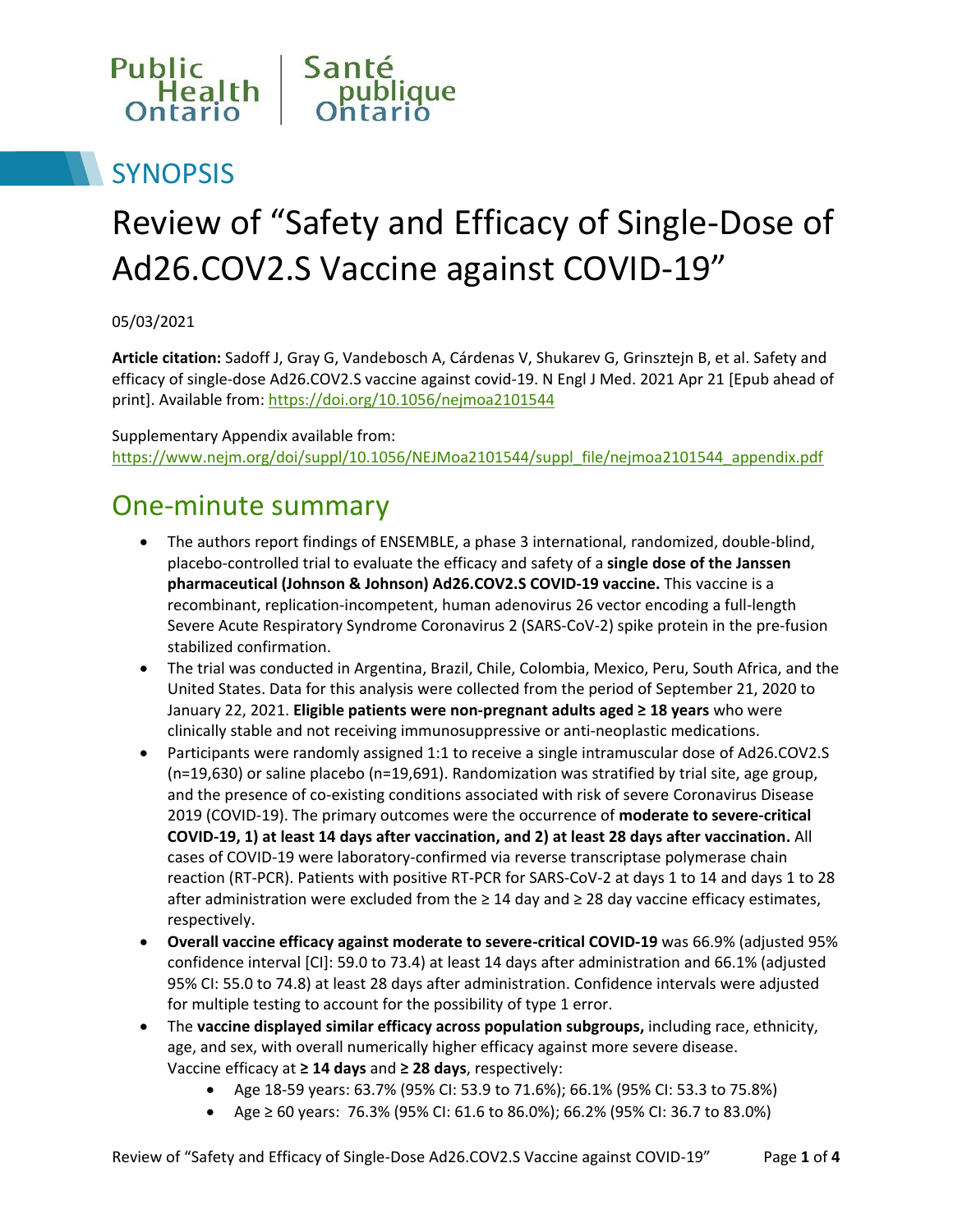- Moderate COVID-19: 64.8% (adjusted 95% CI: 55.8 to 72.2%); 62.0% (adjusted 95% CI: 48.7 to 72.2%)
- Severe-Critical COVID-19: 76.7% (adjusted 95% CI: 54.6 to 89.1%); 85.4% (adjusted 95% CI: 54.2 to 96.9%)
- A subgroup of participants assessed serologically at day 71 ( $n=2,650$ ) for new seropositivity found **vaccine efficacy for asymptomatic infection** to be 65.5% (95% CI: 39.9 to 81.1%).
- Local reaction, such as injection-site pain (48.6%), headache (38.9%), fatigue (38.2%), myalgia (33.2%), and nausea (14.2%) were the **most common side effects** reported in participants receiving the vaccine. Most symptoms were mild to moderate in severity and lasted 1 to 2 days. Reactogenicity was transient and lower in older participants than younger participants.
- The proportion of participants reporting **serious adverse events**, excluding those related to COVID-19, were similar between recipients of the vaccine (0.4%) and placebo (0.4%). However, there were numerically more patients in the vaccine group than the placebo group that experienced venous thromboembolism (11 vaccinated vs. 3 placebo), seizure (4 vs. 1), tinnitus (6 vs. 0), transverse sinus thrombosis with cerebral hemorrhage (1 vs. 0) and Guillain–Barré syndrome (1 vs. 0).

## Additional information

- Each dose of the Janssen Ad26.COV2.S vaccine was  $5 \times 10^{10}$  viral particles administered as a single intramuscular injection (0.5 mL).
- Primary and secondary efficacy evaluations were to be based on centrally confirmed COVID-19, but not all cases had been centrally confirmed at the time of this analysis.
- Median follow-up was 58 days (range 1 to 124 days).
- Study population included the following:
	- Baseline seropositivity for SARS-CoV-2: 9.6% (9.8% in vaccine group, 9.4% in placebo group). Seropositive patients were not included in the per-protocol efficacy analysis.
	- Median age: 52 years (range 18-100 years).
	- Age 18-59: 66.5%; Age ≥ 60: 33.5%.
	- Female 45%, Male 54.9%.
	- Ethnicity or race: White 58.7%; Black 19.4%; Indigenous South American 9.0%; multiracial 5.6%; Asian 3.3%.
	- Regions represented: United States 44.1%; Latin America 40.9%; South Africa 15.0%.
- For participants over 60 years, vaccine efficacy appeared lower among those with co-existing conditions, which the authors attribute to imprecision and shorter follow-up in this subgroup. However the Kaplan-Meier curves suggest similar vaccine efficacy among those with and without co-existing conditions. Additionally vaccine efficacy against hospitalization of 82% in patients over 60 years with co-existing conditions suggests adequate efficacy in this subgroup.
- Participants who experienced COVID-19 at least 28 days after administration reported lower symptom-severity score if they were vaccinated. Symptom scores were 24% (95% CI: −1 to 46) lower among vaccine recipients at day 1 after symptom-onset and 53% (95%CI: 0 to 81) lower at day 14 after symptom-onset among participants who received vaccine compared to placebo.
- Vaccine efficacy was consistently high across all countries despite the range in prevalence of variants of concern (VOC). For example, in South Africa the B.1.351 variant represented 94.5% of all sequences but the vaccine displayed an efficacy of 64.0% (adjusted 95%CI: 41.2% to 78.7%) against moderate to severe-critical COVID-19 and 81.7% (adjusted 95%CI: 46.2% to 95.4%) against severe-critical disease at ≥ 28 days after administration. In Brazil, the P.2 variant of interest was predominant at 69.4% and the vaccine efficacy against moderate to severe-critical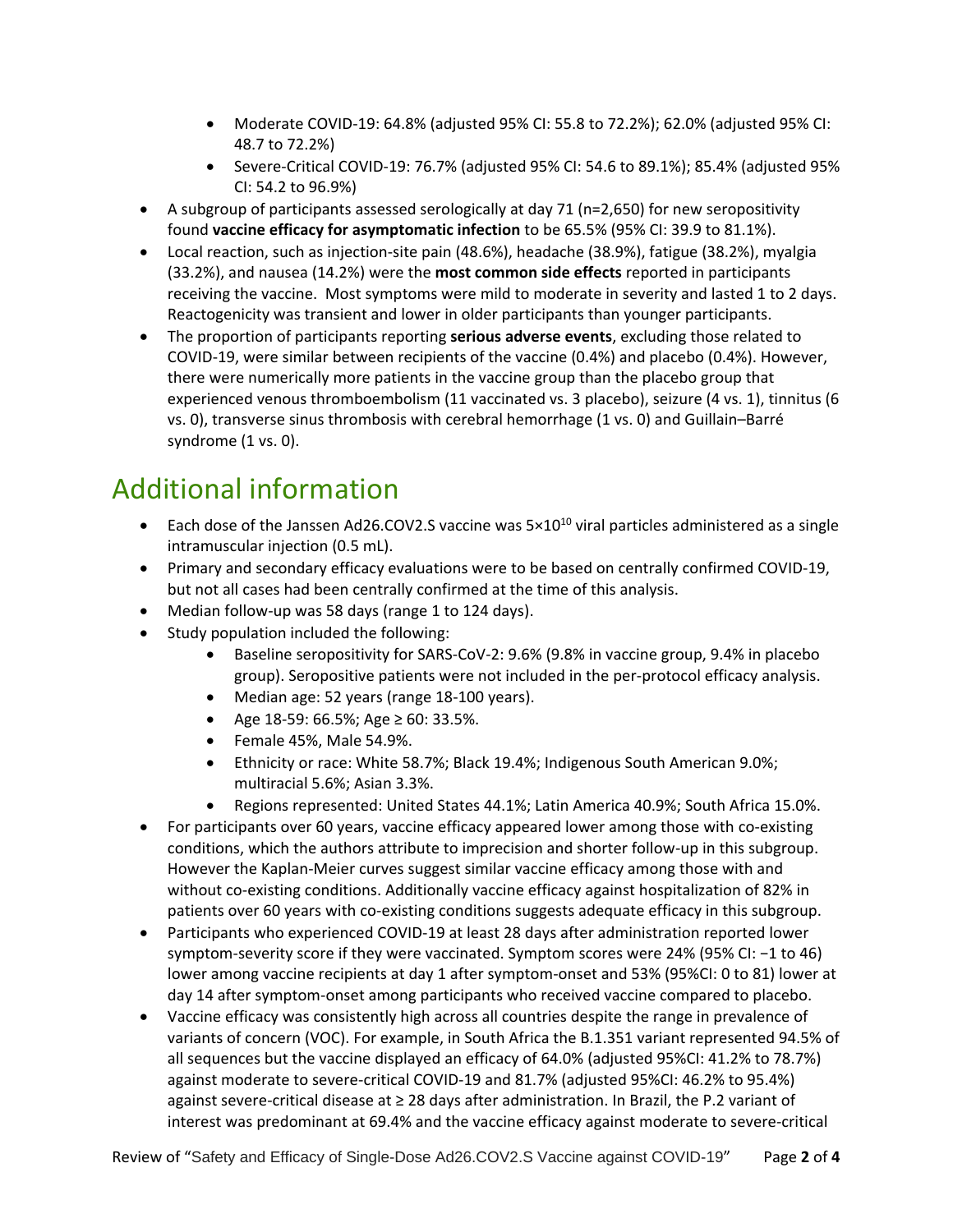and severe-critical at  $\geq 28$  days was 68.1% (adjusted 95%CI: 48.8% to 80.7%) and 87.6% (adjusted 95%CI: 7.8% to 99.7%), respectively.

- Vaccine efficacy appeared to diverge between vaccinated and unvaccinated participants at approximately 14 days after administration, with continued accrual of cases in the placebo group, leading to increased vaccine efficacy over time. Efficacy was maintained for up to 15 weeks, suggesting no waning of protection.
- Moderate COVID-19 was defined as a positive RT-PCR for SARS-CoV-2 and two or more of: fever or chills; cough; heart rate ≥ 90 beats/minute; myalgia; headache; new loss of taste or smell; sore throat; red or bruised-looking feet or toes; nausea; vomiting; or diarrhea, with one or more of: shortness of breath; respiratory rate >20/minute; clinical or radiological evidence of pneumonia; deep vein thrombosis; or abnormal oxygen saturation (above 93%).
- Severe-Critical COVID-19 was defined as a positive RT-PCR for SARS-CoV-2 and one or more of: respiratory failure; shock (systolic blood pressure <90 mmHg, diastolic blood pressure <60 mmHg or requiring vasopressors); respiratory rate >30 /minute; heart rate ≥125 beats/minute; oxygen saturation of 93% or less (ambient air), or a ratio of the partial pressure of oxygen to the fraction of inspired oxygen <300 mmHg; intensive care admission; significant acute kidney, liver, or nerve dysfunction; or death.

### PHO reviewer's comments

- The follow-up period for this analysis was relatively short given the urgent need for COVID-19 related vaccine efficacy data. Despite the lack of evidence of waning efficacy over the median 58 day follow-up, more longitudinal data are needed to assess longer-term efficacy.
- Close post-marketing safety monitoring will be needed to evaluate for the risk of Vaccineinduced Immune Thrombotic Thrombocytopenia (VITT) given the signal in this trial for increased risk of thromboembolism, recent cases of VITT reported with this vaccine in the United States, and concern for VITT with another adenovirus vector vaccine developed by AstraZeneca/Oxford University.
- In contrast to earlier clinical trial data for other vaccines, prospective efficacy data for the Janssen vaccine in regions where certain variants of concern are predominant (i.e., B.1.351 in South Africa and P.2 in Brazil) provides reassurance that this vaccine maintains efficacy against these variants.
- In contrast to mRNA vaccines that require ultra-cold storage and other vaccines currently available in Canada that require a 2-dose schedule, the Janssen vaccine can be stored for 2 years in a freezer and 3 months at refrigerator temperatures and is a single dose regimen. This may lead to additional vaccine uptake and compliance from a health care system and public health perspective with added acceptability for patients wishing to receive a single vaccine dose.

#### Citation

Ontario Agency for Health Protection and Promotion (Public Health Ontario). Review of "Safety and efficacy of single-dose Ad26.COV2.S vaccine against COVID-19". Toronto, ON: Queen's Printer for Ontario; 2021.